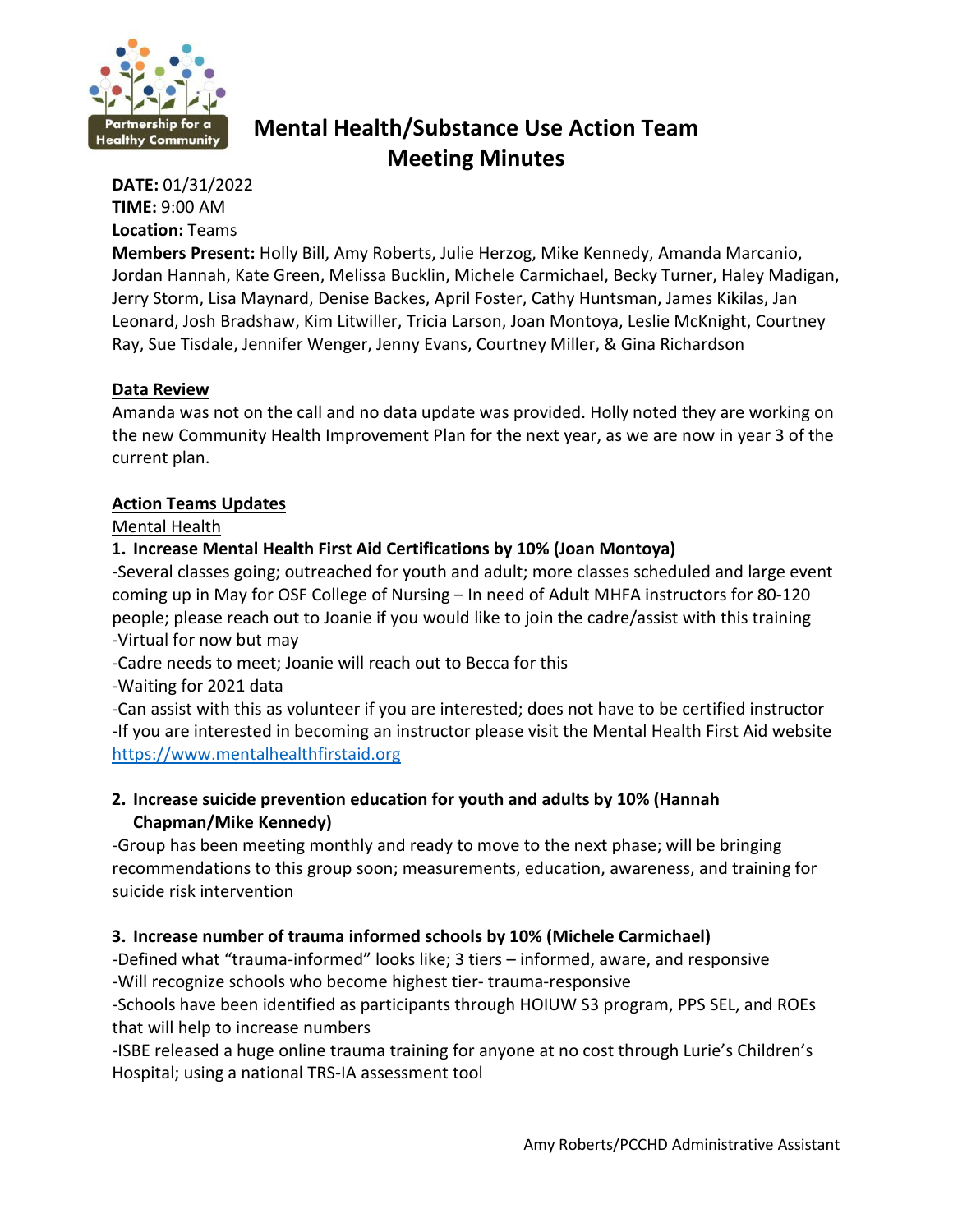-Using this tool, the team cross-referenced TRS-IA tool to provide support to local schools to provide guidance for schools at the leadership, teams, data levels, for example -Will meet in the next week or two to finalize tools

# **4. Increase behavioral health integration by 10% (Tim Bromley)**

-Tim was not on the meeting, there was no update given.

#### Substance Use

**1. Reduce overdose through Narcan by increasing distribution by 10% (Elizabeth Hensold/Katy Endress)**

-Neither Katy or Elizabeth were on the call, but Holly added the website was still available and they are continuing their work.

**2. Increase stable housing for frequent utilizers (Kate Green); Frequent Utilizers & Crisis response (Kelly Walsh)**

-Approval from Illinois Housing Dev. Authority for Madison 3- a 16-unit development for youth who are experiencing homelessness (18+)

## **3. Increase number of schools who participate in Rx Drug Safety (Denise Backes)**

-This is still on pause as the Partnership with Everfi was dropped. Schools still have access to the information but can't get the data for the purpose of CHIP.

#### **4. Mass media campaigns for binge drinking and underage drinking (Kerri Viets)**

-Kerri was not on the call, but sent Holly an update

-Committee has not met since last update; I will reconvene our action team soon to plan for our next message we will put out.

-TCHD held their annual Teen Conference in mid-January.

# **5. Increase number of students certified as Peer Educators by 10% (Holly)**

-Confirmation of partnership with PPS. Scheduling trainings soon.

#### **Updated Meeting Structure**

-Every other month: Full Committee/Sub-Committees; Schedule posted on [http://healthyhoi.org](http://healthyhoi.org/)

#### **Member Announcements**

-Kim Litwiller noted that Pekin Outreach Initiative – has mental health needs. They have other services coming in to provide those, but no one coming to provide mental health services. Holly will reach out to Kim after the meeting.

-April Foster stated to reach out to her if you need an updated referral form: [afoster@pslegal.org](mailto:afoster@pslegal.org)

-For IRIS, please contact Julie Herzog: *jherzog@tchd.net <https://connectwithiris.org/why-iris>* -If anyone needs nasal Narcan training and/or kits, please contact Sue Tisdale: [susan.tisdale@unitypoint.org](mailto:susan.tisdale@unitypoint.org)